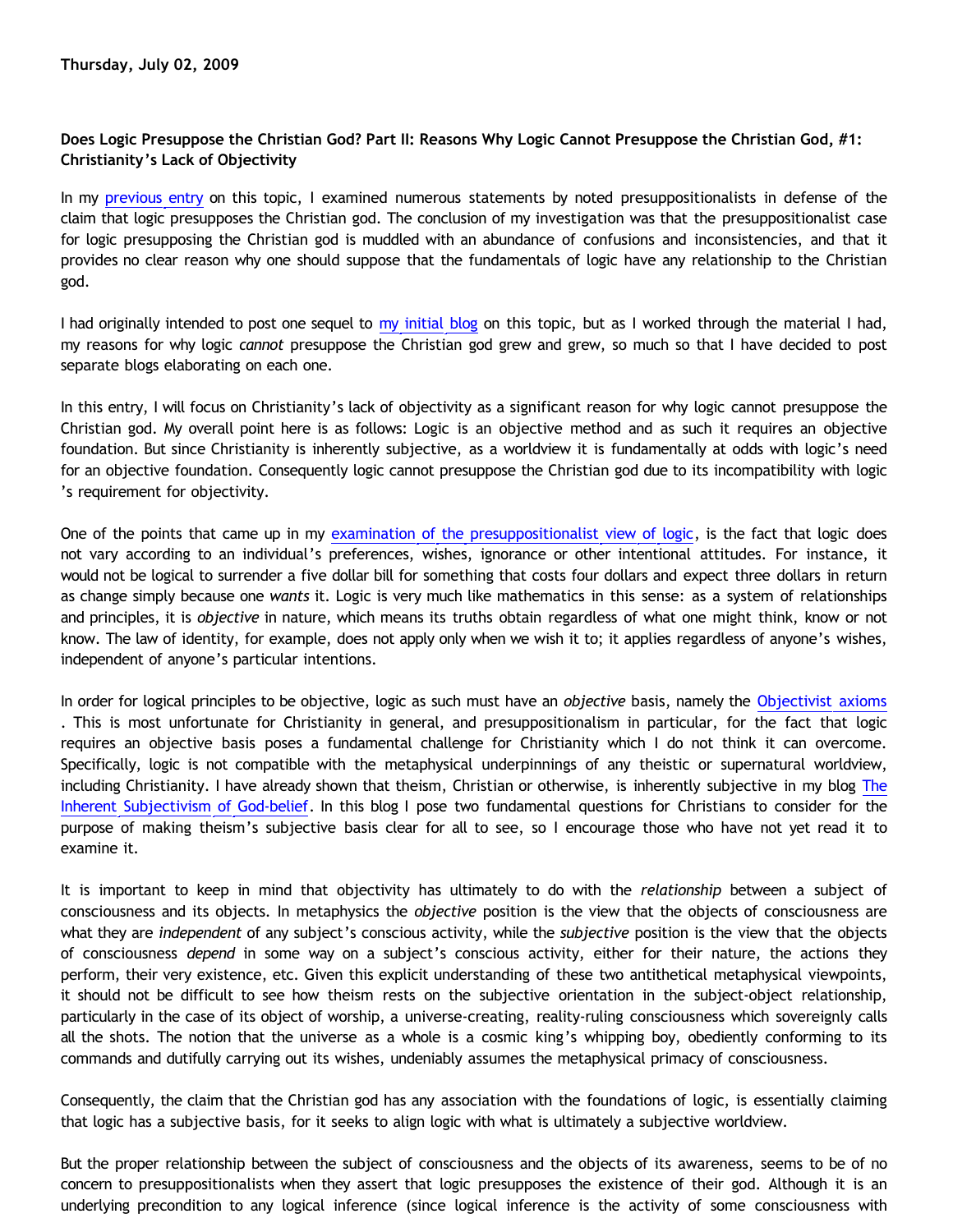respect to some object(s) of its awareness), the question of the proper relationship between a subject and its objects is ignored in every case put forward by presuppositionalists for the view that logic presupposes the existence of a god that I have examined.

But notice how the Objectivist account of the law of identity, having its basis in the undeniable and ever-present, unchanging and universal fact that existence exists, answers the presuppositionalist's own basic representation of logic requiring an objective starting point. In [his response to atheist philosopher Michael Martin](http://www.reformed.org/master/index.html?mainframe=/apologetics/martin/frame_contra_martin2.html) in a debate on the claim that logic presupposes the existence of the Christian god, Christian apologist John Frame writes:

The chain of justification, of course, must end somewhere. Else we justify A by reference to "independent standard" B, B by "independent standard" C, ad infinitum. My chain ends in the personal God of the Bible. Martin's ends in an abstract law of contradiction or abstract system of logic. Or does that too require an " independent standard?"

What I understand Frame essentially to be saying here, is that a true system of logic requires an objective starting point. But of course the notion of "the personal God of the Bible" utterly defies such a requirement, given its inherent subjectivism. It is true that an infinite regress would be unproductive in "grounding" logic. But this poses no problem for Objectivism. The law of identity is the most fundamental law of logic. Given that the task of consciousness is to *identify* reality, Objectivist philosopher Leonard Peikoff points out that:

the law of identity acts as a bridge linking existence and consciousness, or metaphysics and epistemology. The law acts as a bridge in a second respect also. The law defines the basic rule of method required for a conceptual consciousness to achieve its task. In this regard, the law tells man: identifications must be *noncontradictory*. ( *Objectivism: The Philosophy of Ayn Rand*, pp. 118-119.)

So what, then, is the objective basis of the law of identity? Its basis is the perceptually self-evident fact that existence exists, a fact which obtains independent of anyone's consciousness (i.e., it is objective), a fact which does not change (i.e., immutable), a fact which is literally universal (since 'universe' is the sum total of everything that exists, the concept 'existence' applies to everything in the universe). The human mind is neither omniscient nor infallible, but it is capable of acquiring knowledge of reality. (To say that the human mind is not so capable, would assume knowledge of something that is real, namely the human mind, and thus refute itself.) But because man's means of acquiring knowledge is not automatic, he needs a method suited to his type of consciousness which can guide his quest for knowledge. Thus Peikoff points out that "objectivity requires a method of cognition," and that method is logic: "the art of non-contradictory identification" (Ayn Rand, *Atlas Shrugged*). The reason why is simple enough to grasp:

Existence has primacy; it sets the terms and consciousness obeys. To be is to have a nature; that is the law of existence – which defines thereby the function of consciousness: to discover the nature of that which is. (Peikoff, Op cit., p. 118)

Since the task of consciousness is to identify reality, consciousness requires a method which maintains fidelity to the fact that existence has primacy – that the objects of consciousness are what they are independent of consciousness. Thus:

Whenever one moves by a volitional process from known data to a new cognition ostensibly based on these data, the ruling question must be: can the new cognition be integrated *without contradiction* into the sum of one's knowledge? (Ibid., p. 119)

Because logic's task is to safeguard the non-contradictory sum of our knowledge, it must have an objective basis. Therefore, its basis cannot be anything which defies the primacy of existence, which means: its basis cannot be the Christian god or the Christian worldview.

So to recap, we have the following points:

- (i) Logic requires an objective basis
- (ii) Objectivity is the application of the primacy of existence to human cognition
- (iii) Theism is inherently subjective (because it assumes the primacy of consciousness)
- (iv) The most fundamental law of logic is the law of identity
- (v) The law of identity has its basis in the axiom of existence
- (vi) The axiom of existence is a perceptually self-evident fact